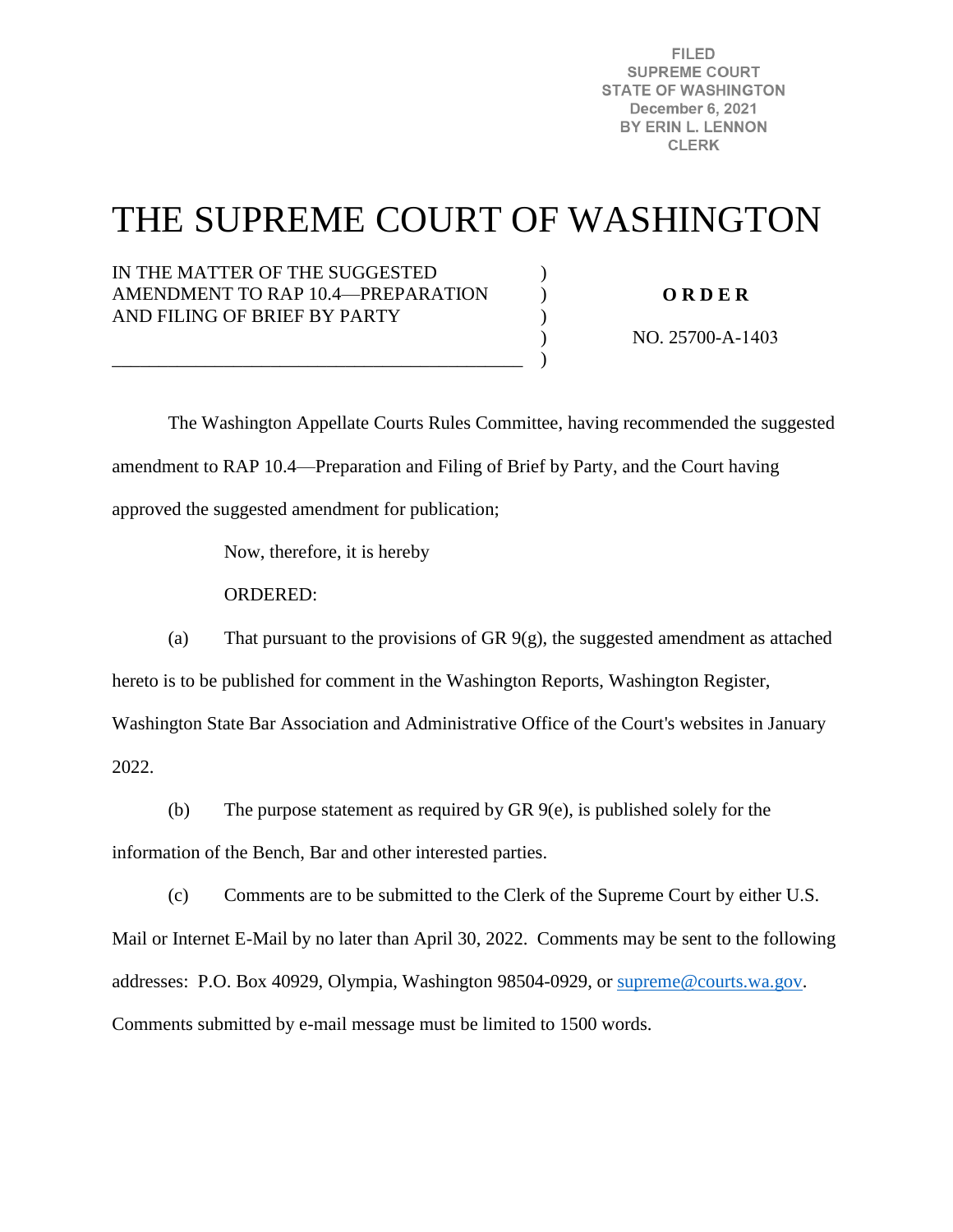## Page 2 ORDER IN THE MATTER OF THE SUGGESTED AMENDMENT TO RAP 10.4—PREPARATION AND FILING OF BRIEF BY PARTY

DATED at Olympia, Washington this 6th day of December, 2021.

For the Court

Conzélez C.J.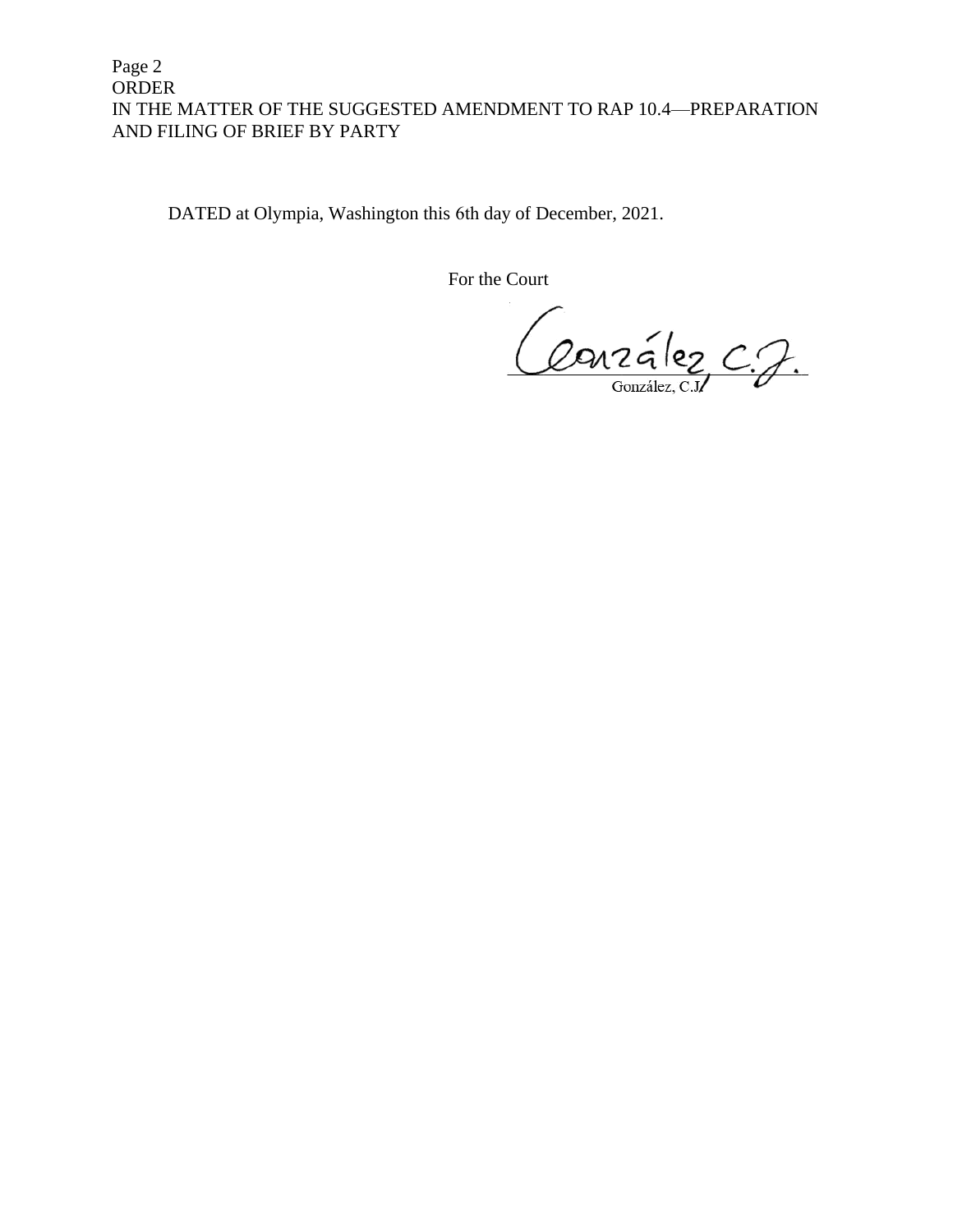#### **GR 9 COVER SHEET**

#### **Suggested Amendment**

#### **Rules of Appellate Procedure**

#### **Rule 10.4 – Preparation and Filing of Brief by Party**

**A. Proponent:** Washington State Court of Appeals Rules Committee

**B. Spokesperson:** Judge Bradley Maxa, Chair

**C. Purpose**: RAP 10.4 specifies a variety of technical requirements for briefs, including paper size and weight, margins, length, fonts, citation forms, and the like. The rule also specifies how statutes, rules, jury instructions, findings of facts, and the like should be reproduced in a brief. RAP 10.4(f) states how exhibits, clerk's papers, and the report of proceedings should be abbreviated when cited in a brief. The proposed amendment to this subsection would add administrative records (and its recommended abbreviation, "AR") to the specified list of abbreviated references.

**D. Hearing**: Not requested.

- **E. Expedited Consideration**: Not requested.
- **F. Supporting Material**: Suggested rule amendment.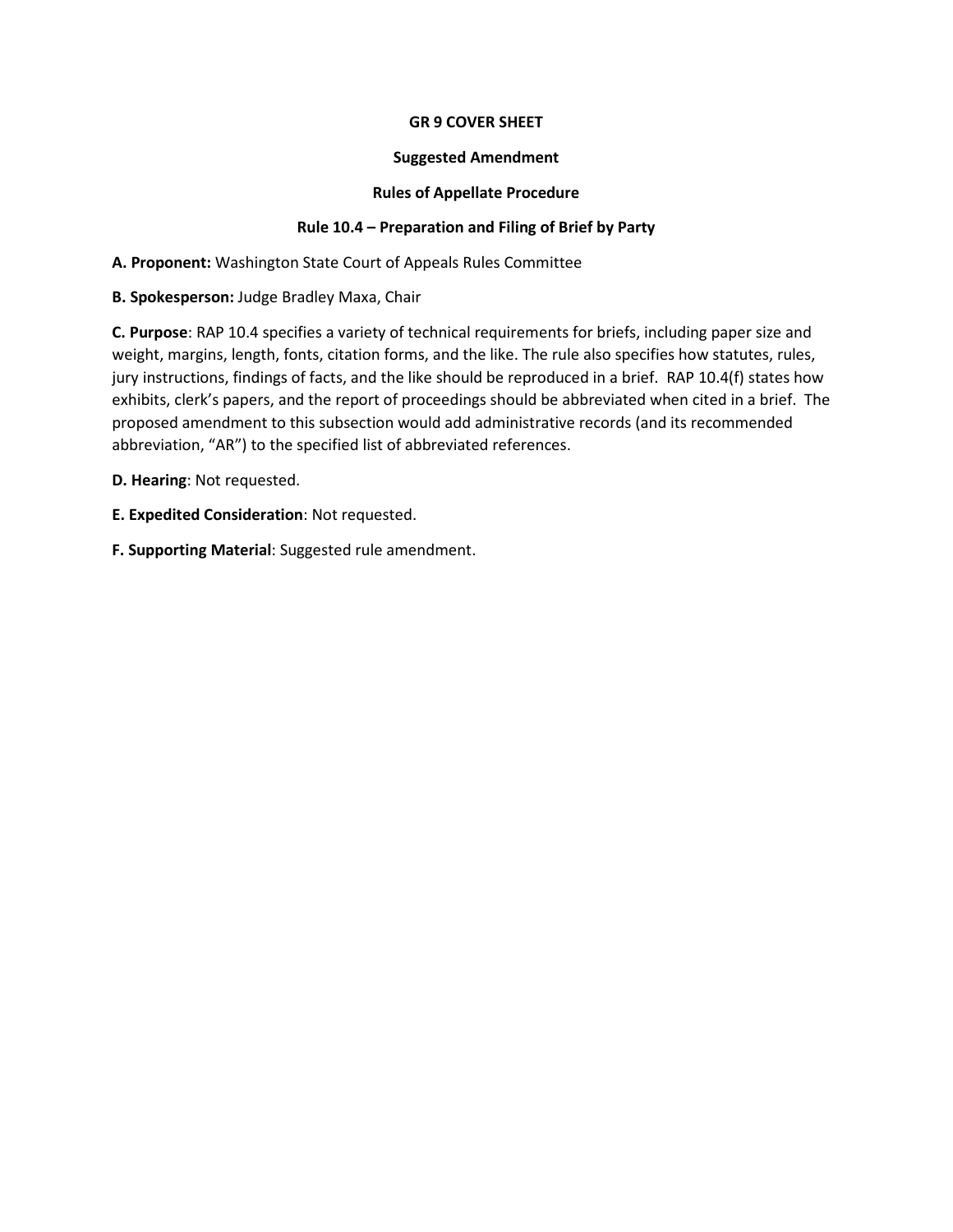#### **RAP 10.4 PREPARATION AND FILING OF BRIEF BY PARTY**

**(a) Typing or Printing Brief.** Briefs shall conform to the following requirements:

(1) An original and one legible, clean, and reproducible copy of the brief must be filed with the appellate court. The original brief should be printed or typed in black on 20-pound substance 8-1/2 by 11-inch white paper. Margins should be at least 2 inches on the left side and 1-1/2 inches on the right side and on the top and bottom of each page. The brief shall not contain any tabs, colored sheets of paper, or binding and should not be stapled.

(2) The text of any brief typed or printed must appear double spaced and in print as 12 point or larger type in the following fonts or their equivalent: Times New Roman, Courier, CG Times, Arial, or in typewriter fonts, pica or elite. The same typeface and print size should be standard throughout the brief, except that footnotes may appear in print as 10 point or larger type and be the equivalent of single spaced. Quotations may be the equivalent of single spaced. Except for material in an appendix, the typewritten or printed material in the brief shall not be reduced or condensed by photographic or other means.

**(b) Length of Brief.** A brief of appellant, petitioner, or respondent should not exceed 50 pages. Appellant's reply brief should not exceed 25 pages. An amicus curiae brief, or answer thereto, should not exceed 20 pages. In a cross-appeal, the brief of appellant, brief of respondent/cross appellant, and reply brief of appellant/cross respondent should not exceed 50 pages and the reply brief of the cross appellant should not exceed 25 pages. For the purpose of determining compliance with this rule appendices, the title sheet, table of contents, and table of authorities are not included. For compelling reasons the court may grant a motion to file an over-length brief.

**(c) Text of Statute, Rule, Jury Instruction, or the Like.** If a party presents an issue which requires study of a statute, rule, regulation, jury instruction, finding of fact, exhibit, or the like, the party should type the material portions of the text out verbatim or include them by copy in the text or in an appendix to the brief.

**(d) Motion in Brief.** A party may include in a brief only a motion which, if granted, would preclude hearing the case on the merits. The answer to a motion within a brief may be made within the brief of the answering party in the time allowed for filing the brief.

**(e) Reference to Party.** References to parties by such designations as "appellant" and "respondent" should be kept to a minimum. It promotes clarity to use the designations used in the lower court, the actual names of the parties, or descriptive terms such as "the employee," "the injured person," and "the taxpayer."

**(f) Reference to Record.** A reference to the record should designate the page and part of the record. Exhibits should be referred to by number. The clerk's papers should be abbreviated as "CP"; exhibits should be abbreviated as "Ex"; administrative records should be abbreviated as "AR"; and the report of proceedings should be abbreviated as "RP." Suitable abbreviations for other recurrent references may be used.